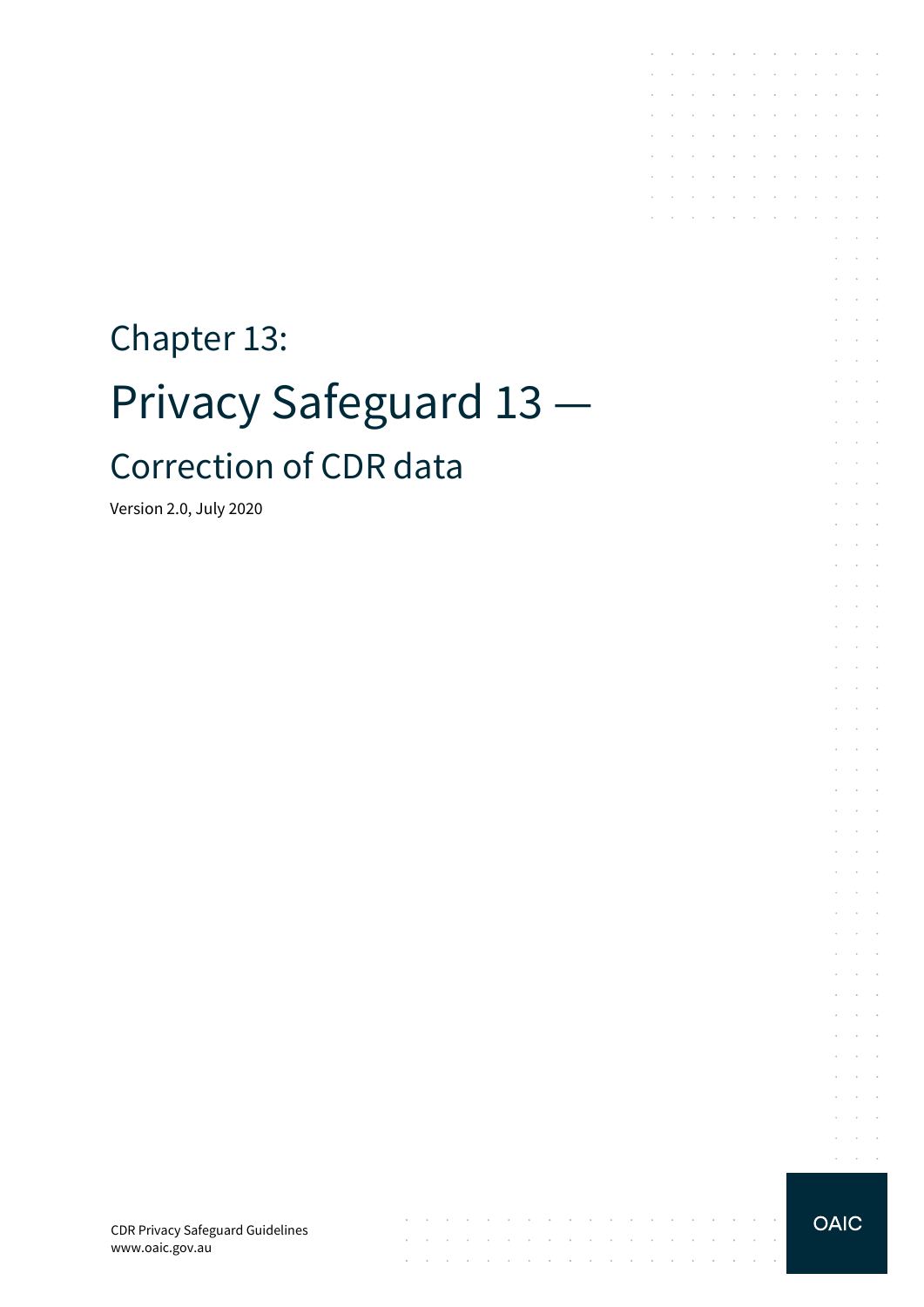### **Contents**

| <b>Key points</b>                                          | 3              |
|------------------------------------------------------------|----------------|
| What does Privacy Safeguard 13 say?                        | 3              |
| Why is it important?                                       | 3              |
| Who does Privacy Safeguard 13 apply to?                    | 4              |
| How Privacy Safeguard 13 interacts with the Privacy Act    | 4              |
| When must an entity correct CDR data?                      | 5              |
| Actioning and responding to correction requests            | 5              |
| Acknowledging receipt of correction requests               | 5              |
| Taking action to correct, or qualify, the CDR data         | 6              |
| When action is not necessary in response to a request      | $\overline{7}$ |
| How must a correction notice be provided to consumers?     | 8              |
| What must be included in a correction notice to consumers? | 9              |
| What are the correction considerations?                    | 9              |
| Accurate                                                   | 10             |
| Up to date                                                 | 10             |
| Complete                                                   | 11             |
| Not misleading                                             | 11             |
| <b>Charges to correct CDR data</b>                         | 12             |
| Interaction with other privacy safeguards                  | 12             |
| Privacy Safeguard 5                                        | 12             |
| Privacy Safeguard 10                                       | 12             |
| Privacy Safeguard 11                                       | 12             |
| Privacy Safeguard 12                                       | 12             |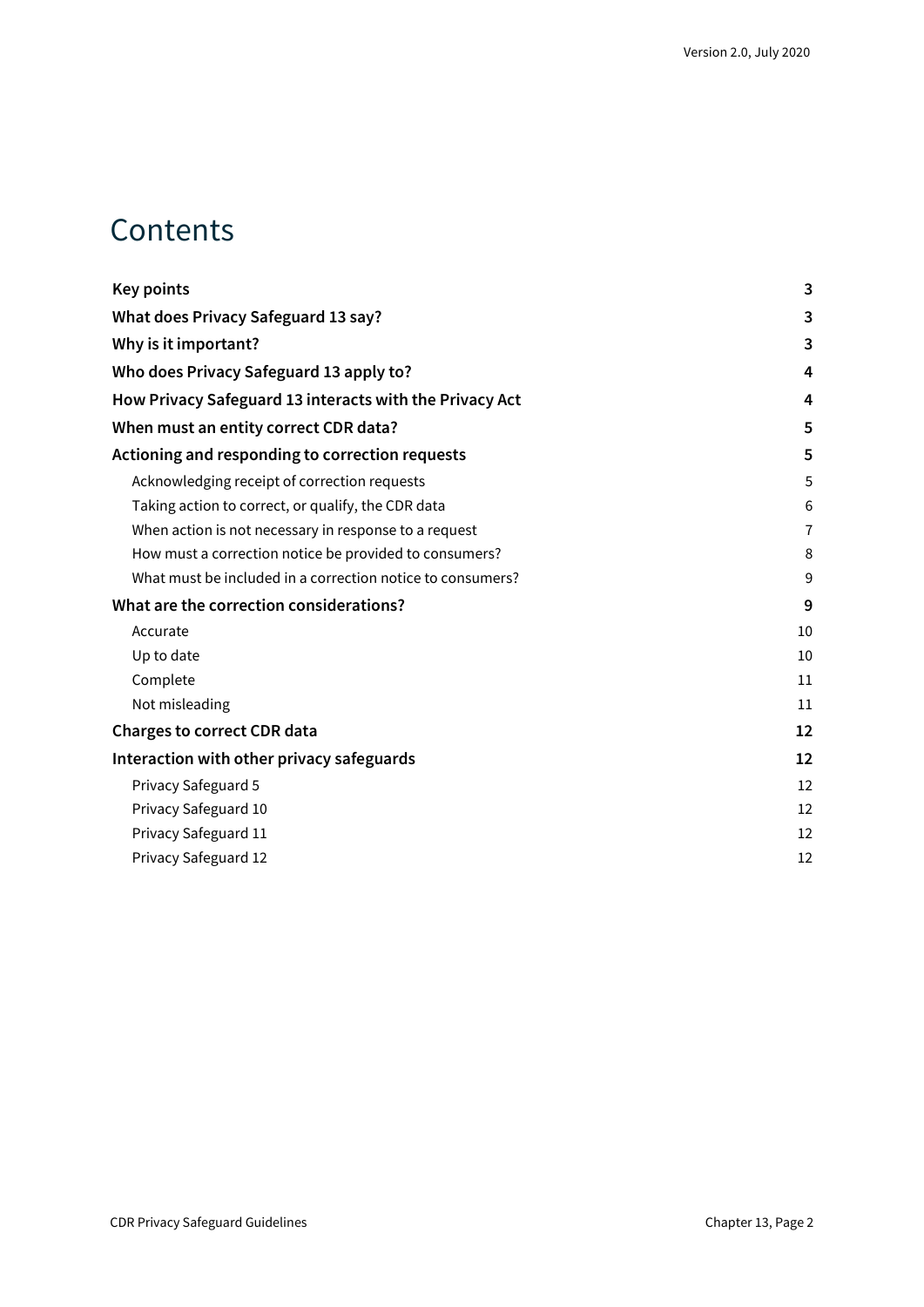### <span id="page-2-0"></span>**Key points**

- Privacy Safeguard 13, together with consumer data rules (CDR Rules) 7.14 and 7.15, sets out obligations for data holders and accredited data recipients to:
	- $\circ$  respond to correction requests made by consumers in respect of consumer data right (CDR) data, and to take certain steps to correct or include a qualifying statement in respect of the data, and
	- $\circ$  give the consumer notice of any correction or statement made in response to their request, or reasons why a correction or statement is unnecessary or inappropriate.

# <span id="page-2-1"></span>**What does Privacy Safeguard 13 say?**

- 13.1 Privacy Safeguard 13 requires data holders and accredited data recipients who:
	- receive a request from a consumer to correct CDR data, and
	- in the case of data holders, were earlier required or authorised under the CDR Rules to disclose the CDR data

to respond to the request by taking the relevant steps set out in the CDR Rules.

- 13.2 CDR Rule 7.15 requires an entity to acknowledge receipt of the request as soon as practicable and sets out how the entity must, to the extent it considers appropriate:
	- correct the CDR data, or
	- qualify the data by including a statement with it, and
	- give the consumer a notice setting out how the entity responded to the request, as well as the complaint mechanisms available to the consumer.
- $13.3 -$ CDR Rule 7.14 prohibits charging a fee for responding to or actioning a correction request.

# <span id="page-2-2"></span>**Why is it important?**

- 13.4 The objective of Privacy Safeguard 13 is to ensure consumers have trust in and control over the accuracy of their CDR data that is disclosed and used as part of the CDR regime.
- 13.5 For consumers to have proper control over their data, they must be given the power to require the entities that have disclosed or collected their data to correct inaccuracies in that data.
- Privacy Safeguard 13 does this by ensuring entities are required to correct CDR data in  $13.6$ certain circumstances when requested to do so by the consumer.
- 13.7 This allows consumers to enjoy the benefits of the CDR regime, such as receiving competitive offers from other service providers, as the data made available to sector participants can be relied upon.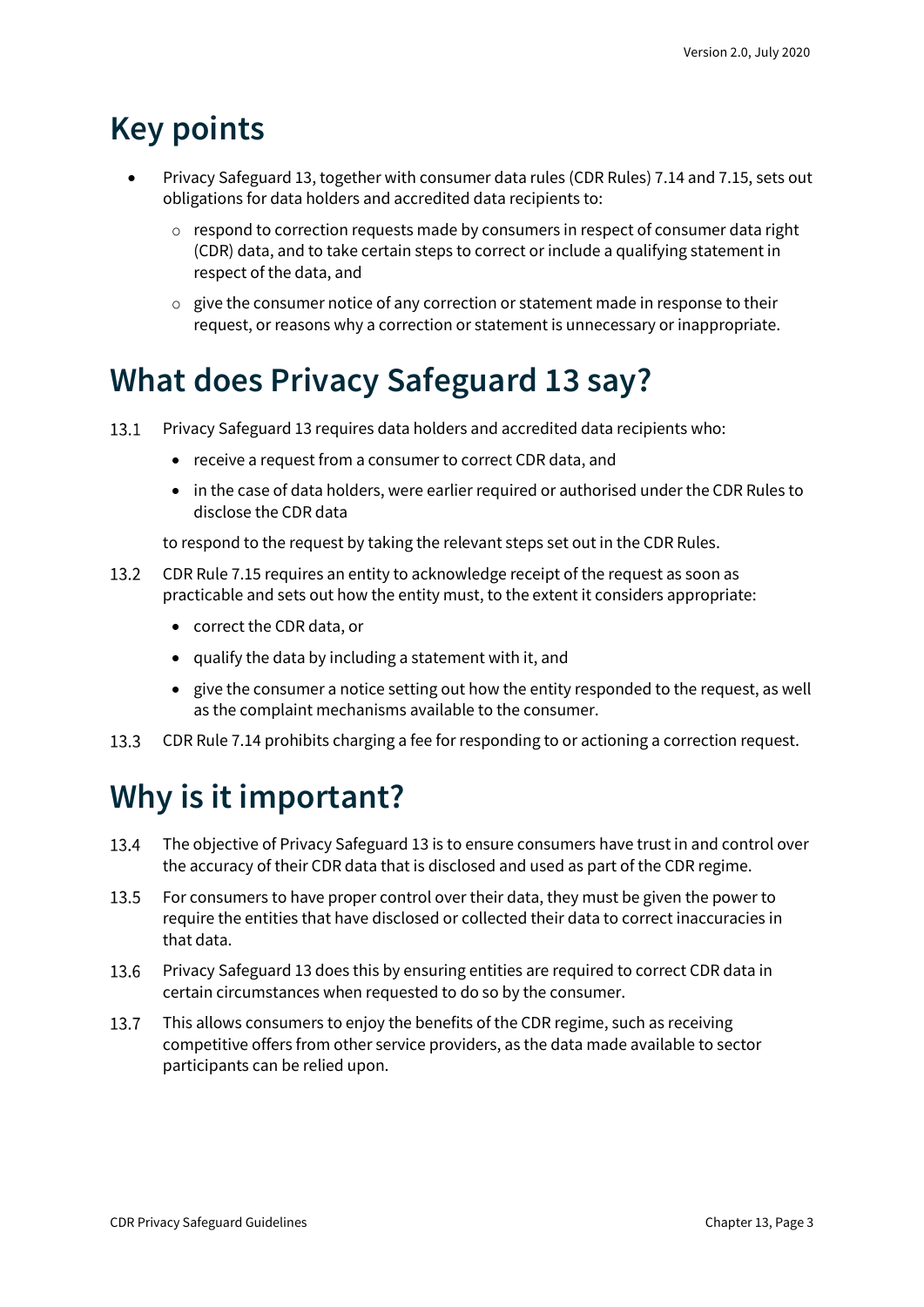### <span id="page-3-0"></span>**Who does Privacy Safeguard 13 apply to?**

- Privacy Safeguard 13 applies to data holders and accredited data recipients for the CDR 13.8 data. It does not apply to designated gateways.
- 13.9 Importantly, Privacy Safeguard 13 only applies to the CDR data a data holder was required or authorised to disclose under the CDR Rules.<sup>[1](#page-3-2)</sup>

*Note: Currently, there are no designated gateways in the CDR regime responsible for facilitating the transfer of information between data holders and accredited persons (see [Chapter B \(Key concepts\)](https://www.oaic.gov.au/consumer-data-right/cdr-privacy-safeguard-guidelines/chapter-b-key-concepts) for the meaning of designated gateway).*

### <span id="page-3-1"></span>**How Privacy Safeguard 13 interacts with the Privacy Act**

- 13.10 It is important to understand how Privacy Safeguard 13 interacts with the *Privacy Act 1988* (the Privacy Act) and Australian Privacy Principles (APPs).[2](#page-3-3)
- 13.11 APP 13 requires an APP entity to correct personal information held by the entity in certain circumstances.

| <b>CDR</b> entity                                       | Privacy protections that apply in the CDR context                                                                                                         |
|---------------------------------------------------------|-----------------------------------------------------------------------------------------------------------------------------------------------------------|
| <b>Accredited person / accredited</b><br>data recipient | <b>Privacy Safeguard 13</b>                                                                                                                               |
|                                                         | Privacy Safeguard 13 applies instead of APP 13 to CDR data collected<br>by an accredited data recipient under the CDR regime. <sup>3</sup>                |
|                                                         | APP 13 will continue to apply to any personal information held by an<br>accredited person or accredited data recipient that is not CDR data. <sup>4</sup> |

<span id="page-3-2"></span><sup>&</sup>lt;sup>1</sup> Section 56EP(1)(c) of the Competition and Consumer Act.

<span id="page-3-3"></span><sup>&</sup>lt;sup>2</sup> The Privacy Act includes 13 APPs that regulate the handling of personal information by certain organisations and Australian Government agencies (APP entities).

<span id="page-3-4"></span><sup>3</sup> Section 56EC(4)(a) of the Competition and Consumer Act.

<span id="page-3-5"></span><sup>4</sup> All accredited persons are subject to the Privacy Act and the APPs in relation to information that is personal information but is not CDR data. See s 6E(1D) of the Privacy Act.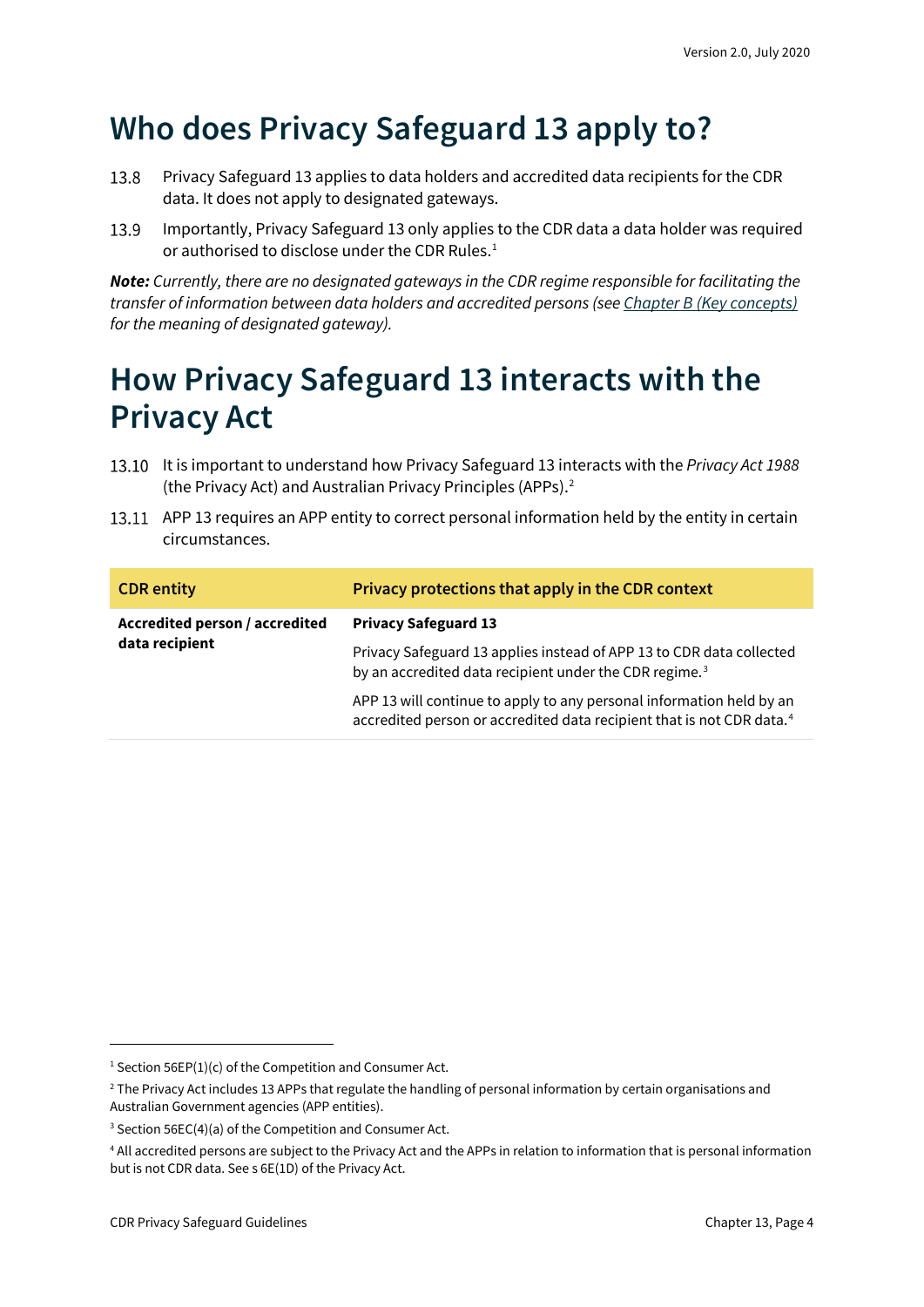| <b>CDR</b> entity         | Privacy protections that apply in the CDR context                                                                                                                                                                                                                                                                                                                                                                                                            |
|---------------------------|--------------------------------------------------------------------------------------------------------------------------------------------------------------------------------------------------------------------------------------------------------------------------------------------------------------------------------------------------------------------------------------------------------------------------------------------------------------|
| Data holder               | <b>Privacy Safeguard 13 or APP 13</b>                                                                                                                                                                                                                                                                                                                                                                                                                        |
|                           | Privacy Safeguard 13 applies instead of APP 13 where a consumer has<br>requested that a data holder correct their CDR data, and the data<br>holder was earlier authorised or required to disclose it under the CDR<br>Rules.                                                                                                                                                                                                                                 |
|                           | APP 13 will continue to apply to:                                                                                                                                                                                                                                                                                                                                                                                                                            |
|                           | • CDR data that is personal information in all other circumstances,<br>and                                                                                                                                                                                                                                                                                                                                                                                   |
|                           | personal information that is not CDR data.                                                                                                                                                                                                                                                                                                                                                                                                                   |
|                           | <b>Note:</b> Where the consumer has not made a correction request or the<br>CDR data has not previously been disclosed, a data holder who is an<br>APP entity continues to have obligations under APP 13. Specifically,<br>the data holder must continue to take reasonable steps to correct<br>CDR data that is personal information where it is inaccurate, out-of-<br>date, incomplete, irrelevant or misleading for the purpose for which it<br>is held. |
| <b>Designated gateway</b> | <b>APP 13</b>                                                                                                                                                                                                                                                                                                                                                                                                                                                |
|                           | Privacy Safeguard 13 does not apply to designated gateways.                                                                                                                                                                                                                                                                                                                                                                                                  |

### <span id="page-4-0"></span>**When must an entity correct CDR data?**

13.12 Privacy Safeguard 13 and CDR Rule 7.15 require an entity to correct or include a qualifying statement with CDR data after the CDR consumer has requested their CDR data be corrected, unless the entity does not consider a correction or statement to be appropriate.<sup>[5](#page-4-3)</sup>

### <span id="page-4-1"></span>**Actioning and responding to correction requests**

### <span id="page-4-2"></span>**Acknowledging receipt of correction requests**

- When a consumer makes a request to correct their CDR data, CDR Rule 7.15(a) requires the entity to acknowledge receipt of a correction request as soon as practicable.
- 13.14 An entity must acknowledge they have received the correction request. It is best practice for an entity to update the consumer dashboard to reflect that a correction request has been received, provided the consumer dashboard has such a functionality.
- 13.15 However, it is not a requirement that this acknowledgement be in writing or through the dashboard. For example, acknowledgement provided by other electronic means or over the

<span id="page-4-3"></span><sup>5</sup> For data holders, this obligation only arises if the entity was required or authorised under the CDR Rules to disclose the CDR data.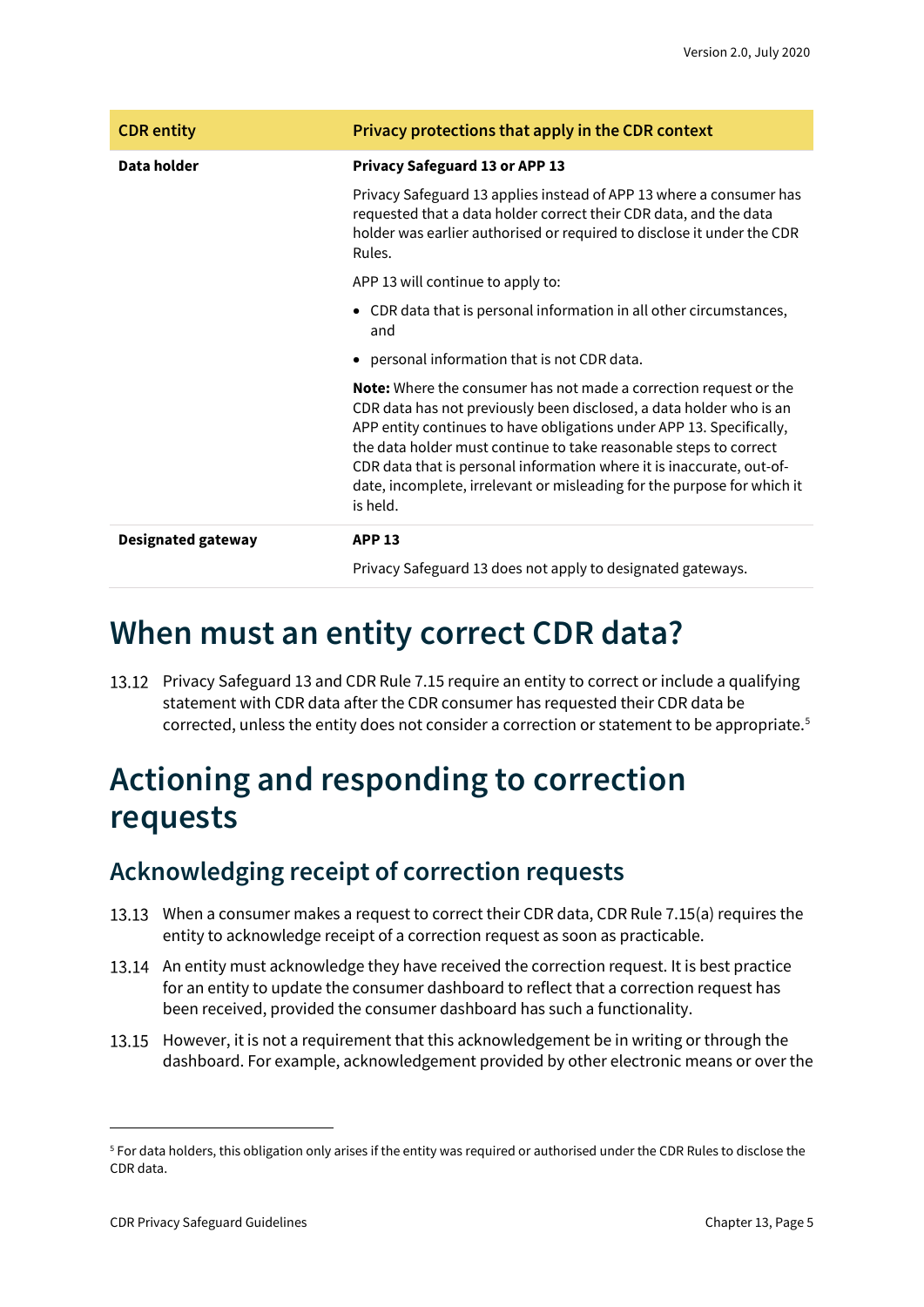phone is sufficient. Where an entity acknowledges receipt over the phone, it could also make a record of this as evidence that it has complied with CDR Rule 7.15(a).

13.16 In adopting a timetable that is 'practicable', an entity can take technical and resource considerations into account. However, it is the responsibility of the entity to justify any delay in acknowledging receipt of a request.

#### <span id="page-5-0"></span>**Taking action to correct, or qualify, the CDR data**

- 13.17 CDR Rule 7.15 requires an entity that receives a correction request to either:
	- correct the CDR data, or
	- both:
		- $\circ$  include a qualifying statement with the data to ensure that, having regard to the purpose for which it is held, the data is accurate, up to date, complete and not misleading, and
		- o where practicable, attach an electronic link to a digital record of the data in such a way that the statement will be apparent to any users of the data.

to the extent that the entity considers appropriate.

- 13.18 An entity must first consider the extent to which it considers it appropriate to act to correct or qualify the information. Once it determines this, it must undertake either to correct the data or to include a qualifying statement with the data. Such corrections or qualifying statements must make the data accurate, up to date, complete and not misleading (to the best of the entity's knowledge).
- 13.19 The requirement to, where practicable, attach an electronic link to a digital record of the data helps to ensure that any qualifying statement included with the data is clear to those who access the data. An entity's systems should be set up so that the data cannot be accessed without the correction statement or a link to that statement being immediately apparent.
- 13.20 If an entity requires further information or explanation before it can determine which action to take, the entity should clearly explain to the consumer what additional information or explanation is required and/or why the entity cannot act on the information already provided. The entity could also advise where additional material may be obtained. The consumer should be given a reasonable opportunity to comment on the refusal or reluctance of the entity to make a correction without further information or explanation from the consumer.
- 13.21 An entity should also be prepared in an appropriate case to search its own records and other readily accessible sources that it reasonably expects to contain relevant information, to find any information in support of, or contrary to, the consumer's request. However, an entity need not conduct a full, formal investigation into the matters about which the consumer requests correction. The extent of the investigation required will depend on the circumstances, including the seriousness of any adverse consequences for the consumer if the CDR data is not corrected as requested.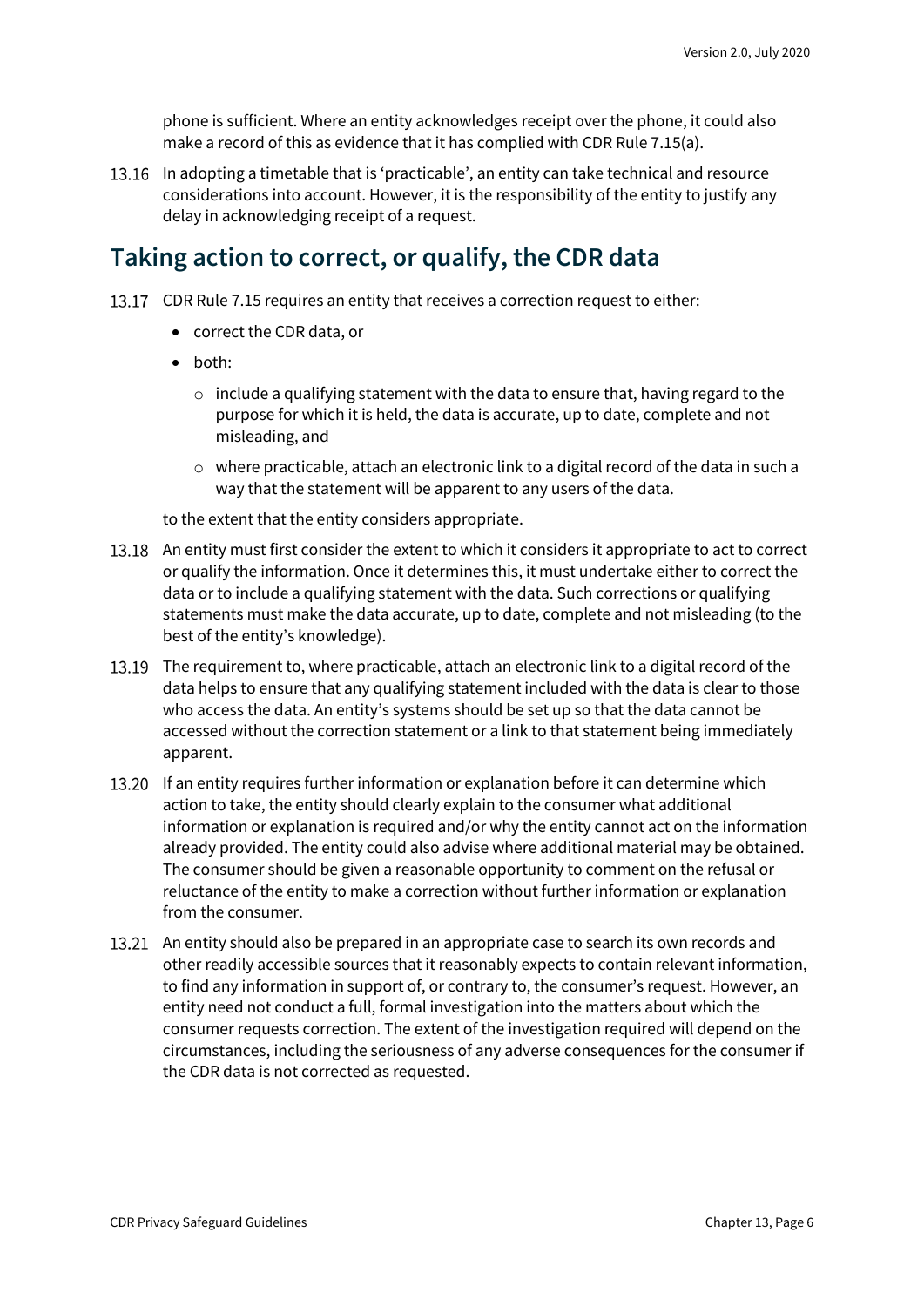#### <span id="page-6-0"></span>**When action is not necessary in response to a request**

- 13.22 An entity may consider that it is not appropriate to make any correction or qualifying statement at all, because (for instance) the CDR data as it exists is accurate, up to date, complete and not misleading, for the purpose it is held.
- 13.23 In such circumstances, the entity must give the CDR consumer a notice in accordance with CDR Rule 7.15(c) detailing the reasons why it considered that no correction or statement was necessary or appropriate and setting out the available complaint mechanisms.<sup>6</sup>
- 13.24 Reasons for not correcting CDR data or including a qualifying statement with the data may include:
	- while there are inaccuracies in the data, it is nevertheless correct for the purpose for which it is held
	- the CDR consumer is mistaken and has made the correction request in error
	- the CDR consumer is attempting to prevent an accredited person from collecting accurate CDR data that is unfavourable to the consumer
	- the entity is an accredited data recipient of the data, but the request is in respect of data the entity has collected from a data holder (rather than data the entity may have derived from collected data), [7](#page-6-2) with the effect that the consumer should make the request to the data holder, or
	- the CDR data has already been corrected, or a qualifying statement already included with the data, on a previous occasion.

#### **Example**

Jessica defaults on her credit card repayments with data holder, BankaLot Ltd. Jessica authorises BankaLot to disclose her CDR data to accredited person, CreditCardFinder Pty Ltd, which sends BankaLot a consumer data request on Jessica's behalf. Shortly after Jessica is notified that the data has been collected, Jessica requests CreditCardFinder to correct her repayment history to show that no default was made with BankaLot.

CreditCardFinder acknowledges receipt of the request the following business day through the consumer dashboard.

CreditCardFinder determines that because the CDR data was collected from BankaLot and CreditCardFinder has no method of independently determining the correctness of the data, it is not appropriate for it to make any corrections or include any qualifying statements with the data.

CreditCardFinder then gives Jessica a notice through her consumer dashboard that states this finding, and that if Jessica wants the data to be corrected, she should request that BankaLot make the relevant correction. *cont*

<span id="page-6-1"></span><sup>6</sup> Section 56EP(3)(b) of the Competition and Consumer Act.

<span id="page-6-2"></span><sup>7</sup> Note that data derived from CDR data collected by an accredited data recipient continues to be 'CDR data': see s 56AI of the Competition and Consumer Act.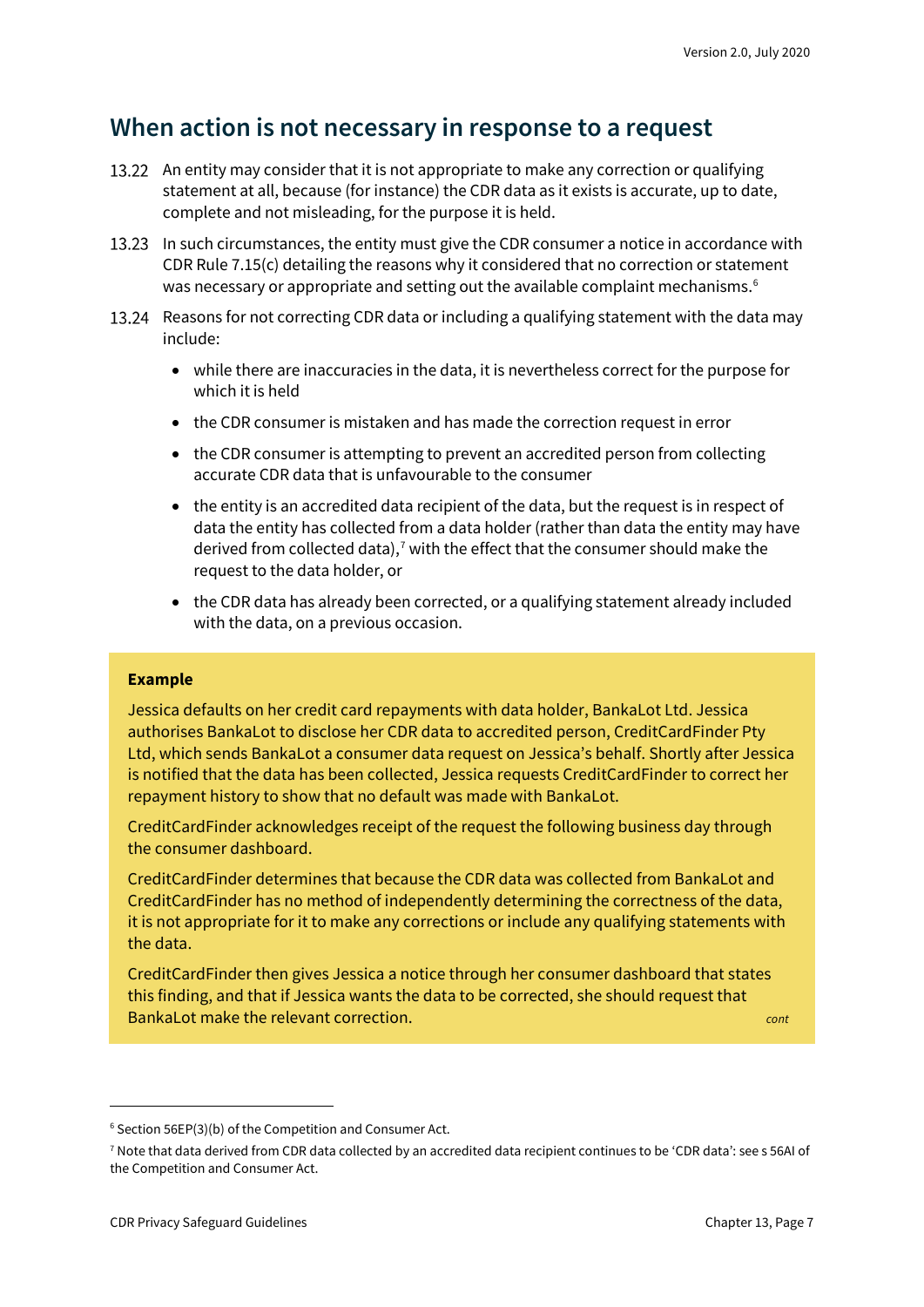The notice also sets out the complaint mechanisms available to Jessica, which are in line with the corresponding section in CreditCardFinder's CDR policy.



Entity provides consumer with a written notice, by electronic means, setting out:

- What the entity did
- If the entity did not consider it appropriate to take any action, why a correction or statement is unnecessary or inappropriate
- Complaint mechanisms available to the consumer

#### <span id="page-7-0"></span>**How must a correction notice be provided to consumers?**

- 13.25 CDR Rule 7.15(c) requires an entity that receives a request from a CDR consumer to correct CDR data to give the consumer a written notice by electronic means. The written notice must contain the matters set out in paragraph 13.29 below.
- 13.26 The requirement for written notices to be given by electronic means will be satisfied if the notice is given, for example, over email or over the consumer's dashboard.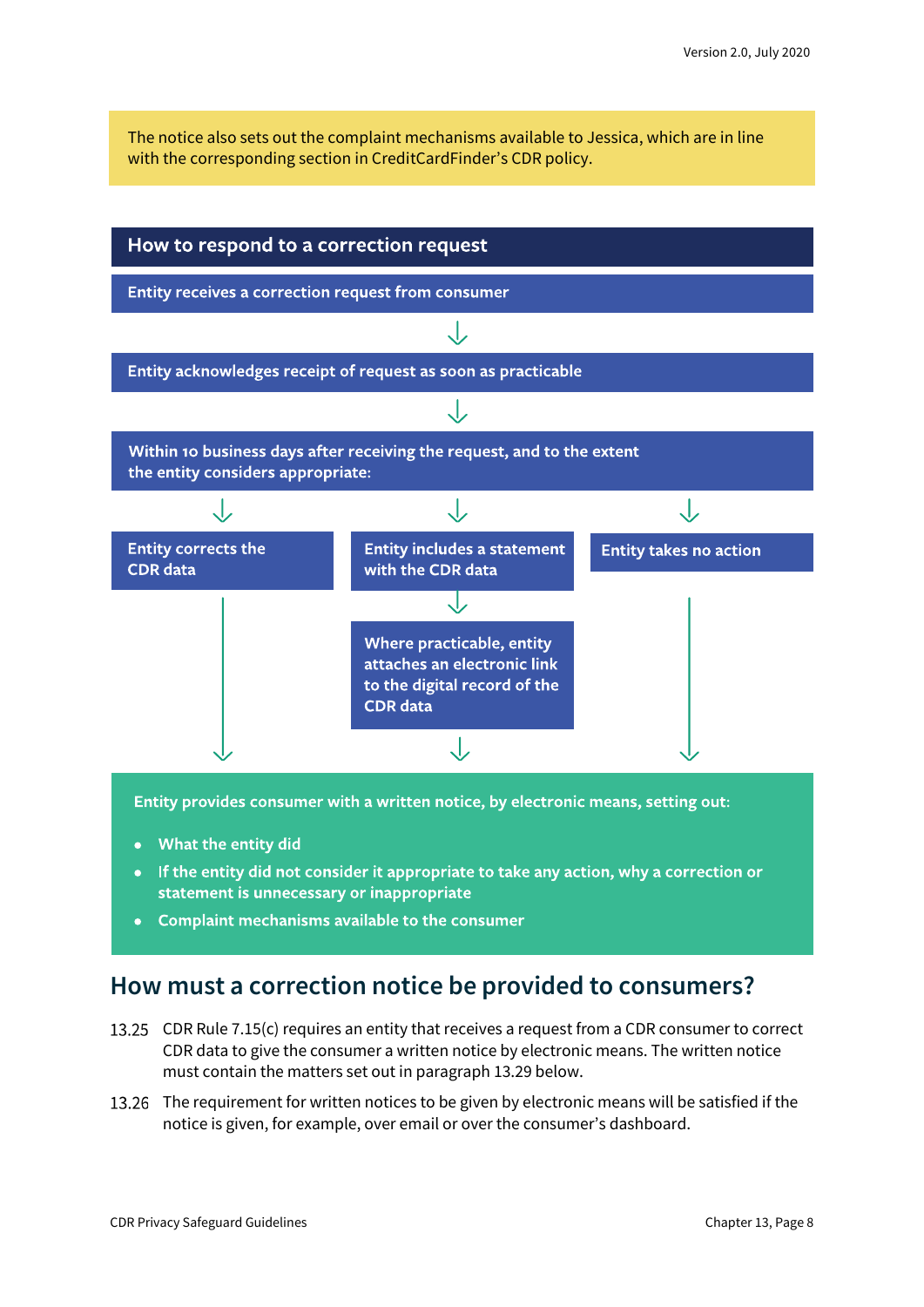- 13.27 The written notice may be in the body of an email or in an electronic file attached to an email.
- While SMS is an electronic means of communicating notice, practically it is unlikely to be appropriate as the number of matters that the written notice must address under CDR Rule 7.15(c) would likely make the SMS very long.

#### <span id="page-8-0"></span>**What must be included in a correction notice to consumers?**

- 13.29 The correction notice to the consumer must set out:
	- what the entity did in response to the request
	- if the entity did not consider it appropriate to take any action, why a correction or statement is unnecessary or inappropriate, and
	- the complaint mechanisms available to the consumer.
- The complaint mechanisms available to the consumer that must be included in the notice are:
	- the entity's internal dispute resolution processes relevant to the consumer, including any information from the entity's CDR policy about the making of a complaint relevant to the entity's obligations to respond to correction requests, and
	- external complaint mechanisms the consumer is entitled to access, including the consumer's right to complain to the Australian Information Commissioner under Part V of the Privacy Act,<sup>[8](#page-8-2)</sup> and any external dispute resolution schemes recognised by the Australian Competition and Consumer Commission under s 56DA(1) of the Competition and Consumer Act.
- 13.31 An entity may, but is not required to, advise the consumer that if they have suffered loss or damage by the entity's acts or omissions in contravention of the privacy safeguards or CDR Rules, they have a right to bring an action for damages in a court of competent jurisdiction under s 56EY of the Competition and Consumer Act.

### <span id="page-8-1"></span>**What are the correction considerations?**

- 13.32 Privacy Safeguard 13 requires that any statement included with CDR data in response to a correction request is to ensure that, having regard to the purpose for which it is held, the CDR data is 'accurate', 'up to date', 'complete' and 'not misleading'.<sup>[9](#page-8-3)</sup> 'Held' is discussed in [Chapter B \(Key concepts\).](https://www.oaic.gov.au/consumer-data-right/cdr-privacy-safeguard-guidelines/chapter-b-key-concepts)
- Whether or not CDR data is accurate, up to date, complete and not misleading must be determined with regard to the purpose for which it is held.
- 13.34 When working out the purpose for which the CDR data is or was held, entities must disregard the purpose of holding the CDR data so that it can be disclosed as required under the CDR Rules.<sup>[10](#page-8-4)</sup> For example, a data holder that is an authorised deposit-taking institution collects transaction data for the purpose of providing a banking service to its customer. It

<span id="page-8-2"></span><sup>8</sup> Section 56ET(4) of the Competition and Consumer Act.

<span id="page-8-3"></span><sup>9</sup> Section 56EP(3)(a)(ii) of the Competition and Consumer Act.

<span id="page-8-4"></span><sup>10</sup> Section 56EP(4) of the Competition and Consumer Act.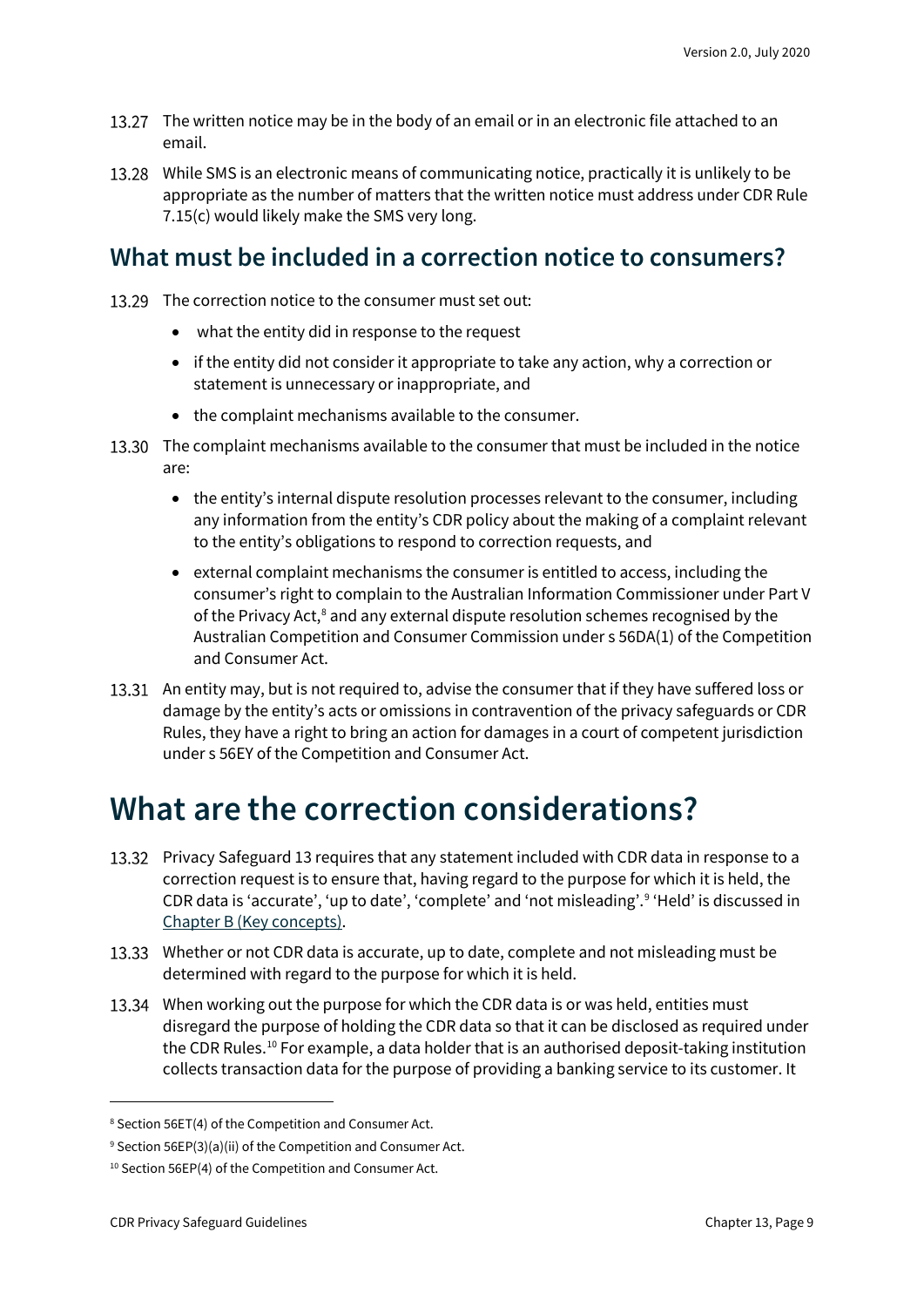does not hold transaction data for the purpose of being required to disclose the data under the CDR regime. 'Purpose' is discussed further i[n Chapter B \(Key concepts\).](https://www.oaic.gov.au/consumer-data-right/cdr-privacy-safeguard-guidelines/chapter-b-key-concepts)

- 13.35 These four terms are not defined in the Competition and Consumer Act or the Privacy Act.<sup>11</sup>
- 13.36 The following analysis of each term draws on the ordinary meaning of the terms, APP Guidelines and Part V of the *Freedom of Information Act 1982*. [12](#page-9-3) As the analysis indicates, there is overlap in the meaning of the terms.

#### <span id="page-9-0"></span>**Accurate**

- 13.37 CDR data is inaccurate if it contains an error or defect or is misleading. An example is factual information about a consumer's income, assets, loan repayment history or employment status which is incorrect for the purpose it is held.
- 13.38 CDR data that is derived from other CDR data is not inaccurate by reason only that the consumer disagrees with the method or result of the derivation.[13](#page-9-4) For the purposes of Privacy Safeguard 11, derived data may be 'accurate' if it is presented as such and accurately records the method of derivation (if appropriate). For instance, an accredited data recipient may use the existing information it holds on a consumer to predict their projected income over a certain period of time. If the data is presented as the estimated future income for the consumer for that period, and states the bases of the estimation (that is, it is based on the consumer's income over the previous certain number of financial years), this would not be inaccurate solely because, for instance, the consumer believes their income will be higher or lower during the projected period.
- CDR data may be inaccurate even if it is consistent with a consumer's instructions or if the inaccuracy is attributable to the consumer.

#### <span id="page-9-1"></span>**Up to date**

- 13.40 CDR data is not up to date if it contains information that is no longer current. An example is a statement that a consumer has an active account with a certain bank, where the consumer has since closed that account. Another example is an assessment that a consumer has a certain ability to meet a loan repayment obligation, where in fact the consumer's ability has since changed.[14](#page-9-5)
- 13.41 CDR data about a past event may have been up to date at the time it was recorded but has been overtaken by a later development. Whether that data is up to date will depend on the purpose for which it is held. If, for instance, a consumer has had their second child but their CDR data records them as only having one child, the CDR data will still be up to date if the data that records the consumer as having one child is held simply for the purpose of recording whether the consumer is a parent.

<span id="page-9-2"></span><sup>&</sup>lt;sup>11</sup> These terms 'accurate, 'up to date' and 'complete' are also used in Privacy Safeguard 11 in respect of the quality considerations of CDR data. Se[e Chapter 11 \(Privacy Safeguard 11\)](https://www.oaic.gov.au/consumer-data-right/cdr-privacy-safeguard-guidelines/chapter-11-privacy-safeguard-11-quality-of-cdr-data) for further information and for an example of an entity determining the purpose for which it holds CDR data at paragraph 11.15.

<span id="page-9-3"></span> $12$  See Chapter 10: APP 10 - [Quality of personal information of the APP Guidelines.](https://www.oaic.gov.au/privacy/australian-privacy-principles-guidelines/chapter-10-app-10-quality-of-personal-information/)

<span id="page-9-4"></span><sup>&</sup>lt;sup>13</sup> Data derived from CDR data continues to be 'CDR data': see s 56AI of the Competition and Consumer Act.

<span id="page-9-5"></span><sup>&</sup>lt;sup>14</sup> Such an assessment will likely be 'materially enhanced information' under section 10 of the designation instrument and therefore not 'required consumer data' under the CDR Rules.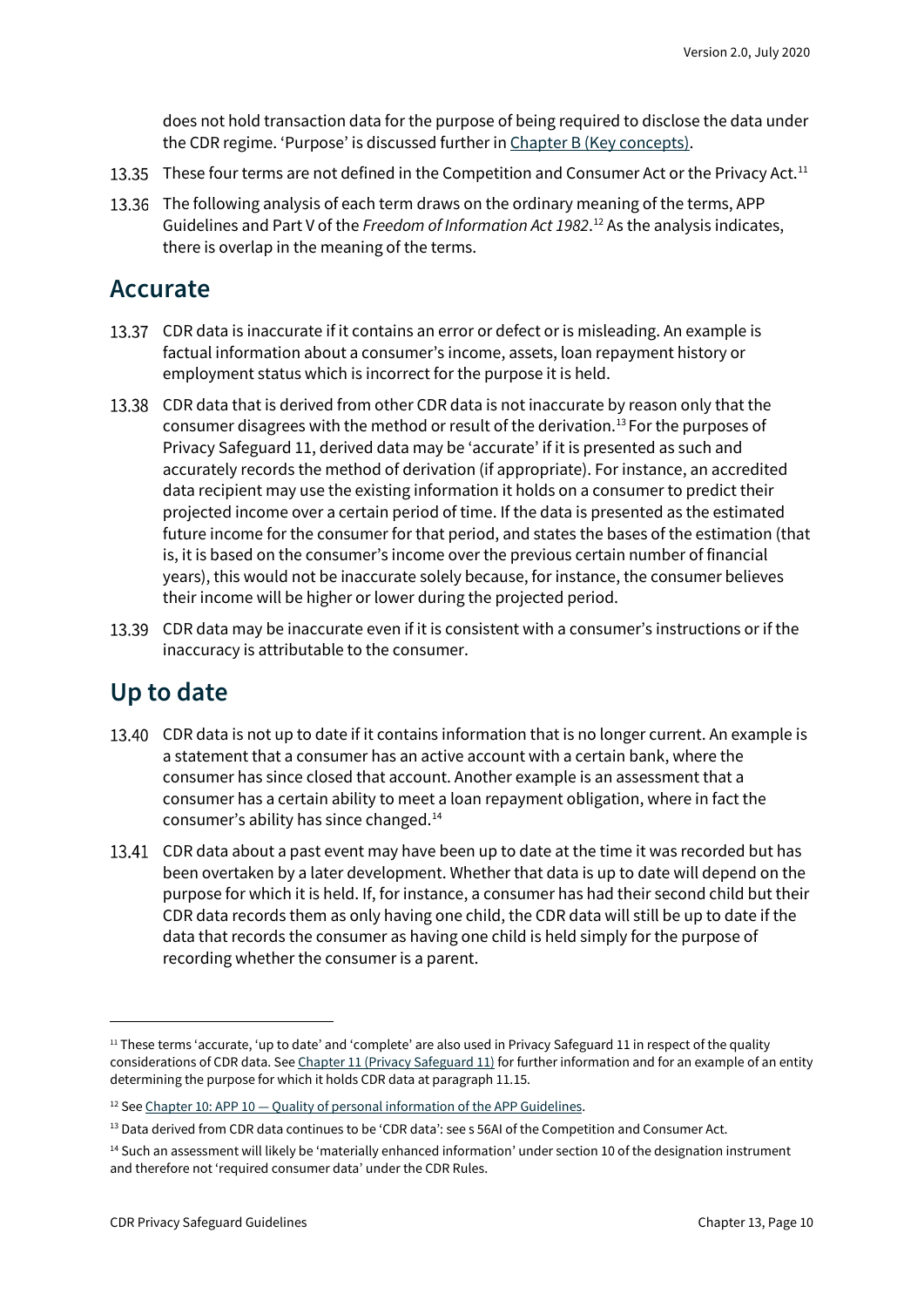13.42 In a similar manner to accuracy, CDR data may not be up to date even if it is consistent with a consumer's instructions or if the inaccuracy is attributable to the consumer.

#### <span id="page-10-0"></span>**Complete**

- 13.43 CDR data is incomplete if it presents a partial or misleading picture of a matter of relevance, rather than a true or full picture.
- 13.44 An example is data from which it can be inferred that a consumer owes a debt, which in fact has been repaid. The CDR data will be incomplete under Privacy Safeguard 13 if the data is held, for instance, for the purpose of determining the borrowing capacity of the consumer. Where the CDR data is held for a different purpose for which the debt is irrelevant, the fact that the debt has been repaid may not of itself render the CDR data incomplete. If, however, the accredited person has requested a consumer's CDR data for a specific period, and in that period the consumer owed a debt which is recorded in the CDR data, and that debt was repaid in a later period, the CDR data will still be 'complete' in respect of that specific period.

#### <span id="page-10-1"></span>**Not misleading**

- 13.45 CDR data will be misleading if it conveys a meaning that is untrue or inaccurate or could lead a user, receiver or reader of the information into error. An example is a statement that is presented as a statement of fact but in truth is a record of the opinion of a third-party. In some circumstances an opinion may be misleading if it fails to include information about the facts on which the opinion was based, or the context or circumstances in which the opinion was reached.
- 13.46 Data may also be misleading if other relevant information is not included.

#### **Example**

Angelica consents to XYZ Solutions Pty Ltd (XYZ) (an accredited person), collecting her CDR data from Good Faith Banking and Insurance Ltd (GFBI) (a data holder). Angelica has consented to XYZ collecting and using the data for the purpose of providing Angelica with recommendations for various insurance products.

Angelica has previously spoken with GFBI employee, Bert, about insurance products offered by GFBI and mistakenly advised that she has mortgage protection when she does not. Bert had recorded, as part of Angelica's CDR data, that Angelica has mortgage protection insurance.

If Angelica requests that XYZ or GFBI correct her CDR data, the entity may include a statement with the data that Angelica does not have the insurance product. Alternatively, the entity may delete or alter the relevant part of the data to make clear that Angelica does not have the insurance product. If any one of these actions was taken, the data would no longer be inaccurate or misleading.